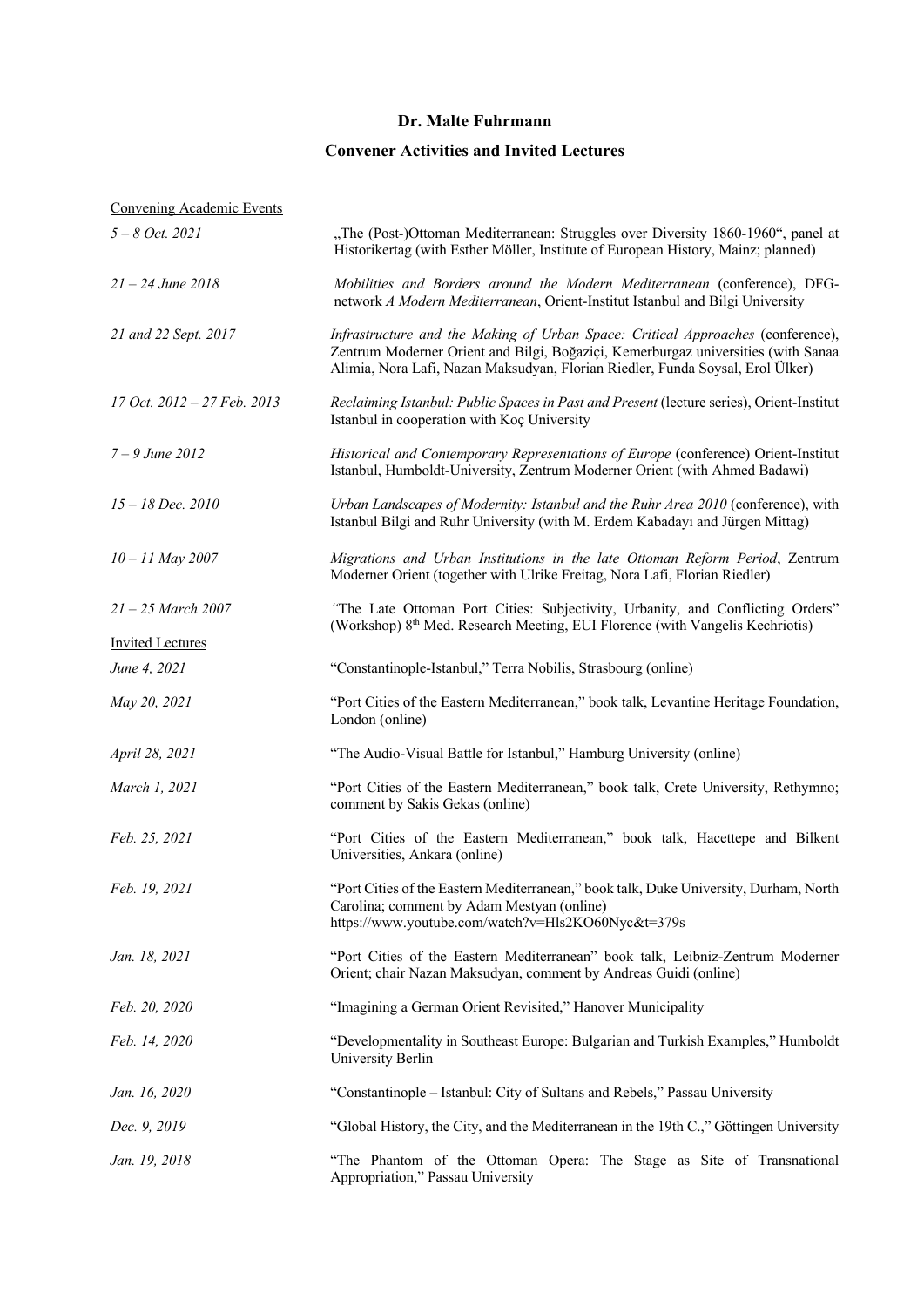#### **Invited Lectures**

| Oct. 7, 2017   | "A Bitter Friendship'? Turkish-German Relations and Transnational Entanglements since<br>Abdülmecid I," Yunus Emre Institute, Cologne                                  |
|----------------|------------------------------------------------------------------------------------------------------------------------------------------------------------------------|
| Jan. 16, 2017  | "A Masked Ball of Modernity: Theater, Music, and Leisure in the Ottoman Empire, 19th<br>C.," Passau University                                                         |
| June 17, 2016  | "German-Ottoman Relations in the 19 <sup>th</sup> Century," at Fridtjof Nansen Academy, Ingelheim<br>am Rhein                                                          |
| Jan. 12, 2016  | "The Baghdad Railway in German, British, and Turkish Public Memory," Passau<br>University                                                                              |
| Nov 29, 2015   | "The Man Without Qualities on the Bosporus: Identity Formation in Ottoman Port Cities<br>of the 19th Century in European Perspective," Ruhr University Bochum          |
| April 15, 2015 | "A Dream of Europe: Creating a New Urban Culture in the Ottoman Port Cities of the 19th<br>Century," Erfurt University                                                 |
| Dec 18, 2014   | "Istanbul, Gezi, and the Clash of Different Visions of the Past," Centre Marc Bloch, Berlin                                                                            |
| Dec 12, 2014   | "Germans in Istanbul in the 19th Century," Orient-Institut Istanbul                                                                                                    |
| Nov 19, 2014   | "Turkish Nationalism and German Colonialism: A Joint Venture in WWI," Cornell<br>University, Ithaca, NY                                                                |
| Oct 15, 2014   | "Hamburg-Basra, London-Baghdad or the Iron Net of the Motherland: The Baghdad<br>Railway in German, Turkish, and British Public Memory," Hamburg University            |
| Sept 4, 2014   | "The World on the Move: Istanbul 1912 and Our Times," Martin Gropius Bau, Berlin                                                                                       |
| May 9, 2014    | The City of Joy: Europeanization and Socio-Cultural Change in the Aegean Port Cities in<br>the 19 <sup>th</sup> Century," Humboldt University Berlin                   |
| Nov 7, 2012    | "Beer, the Drink of a Changing World (1838-1922)," Institut Français des Etudes<br>Anatoliennes, Istanbul                                                              |
| March 8, 2012  | "Ottoman Beer Consumption and Production in the 19th Century," Bilkent University,<br>Ankara                                                                           |
| July 4, 2011   | "The Western Travelogue and the Emergence of the Bourgeoisie in the late Ottoman Port<br>Cities," University of Hamburg                                                |
| May 31, 2011   | "Constructing Europe on the Shores of the Aegean in the 19th Century: The Cultural<br>Dimension," Institut Français des Etudes Anatoliennes, Istanbul                  |
| Dec 27, 2010   | "Recent Developments in German Colonial History," Boğaziçi University, Istanbul                                                                                        |
| March 3, 2010  | "Western Perversions' at the Threshold of Felicity: The European Prostitutes of Galata-<br>Pera, 1870-1915," Orient-Institut Istanbul                                  |
| Dec 15, 2009   | "On the Margins of Europe: Marginality in Ottoman-Habsburg Relations (1878-1918),"<br>Leipzig University                                                               |
| Oct 7, 2008    | "From Goltz Pasha to Enver Pasha: German-Ottoman Entanglements in the Making of<br>Modern Militarism," Center for Global Studies, Yıldız Technical University Istanbul |
| Oct 3, 2008    | "120 Years German School Thessaloniki," German School Thessaloniki                                                                                                     |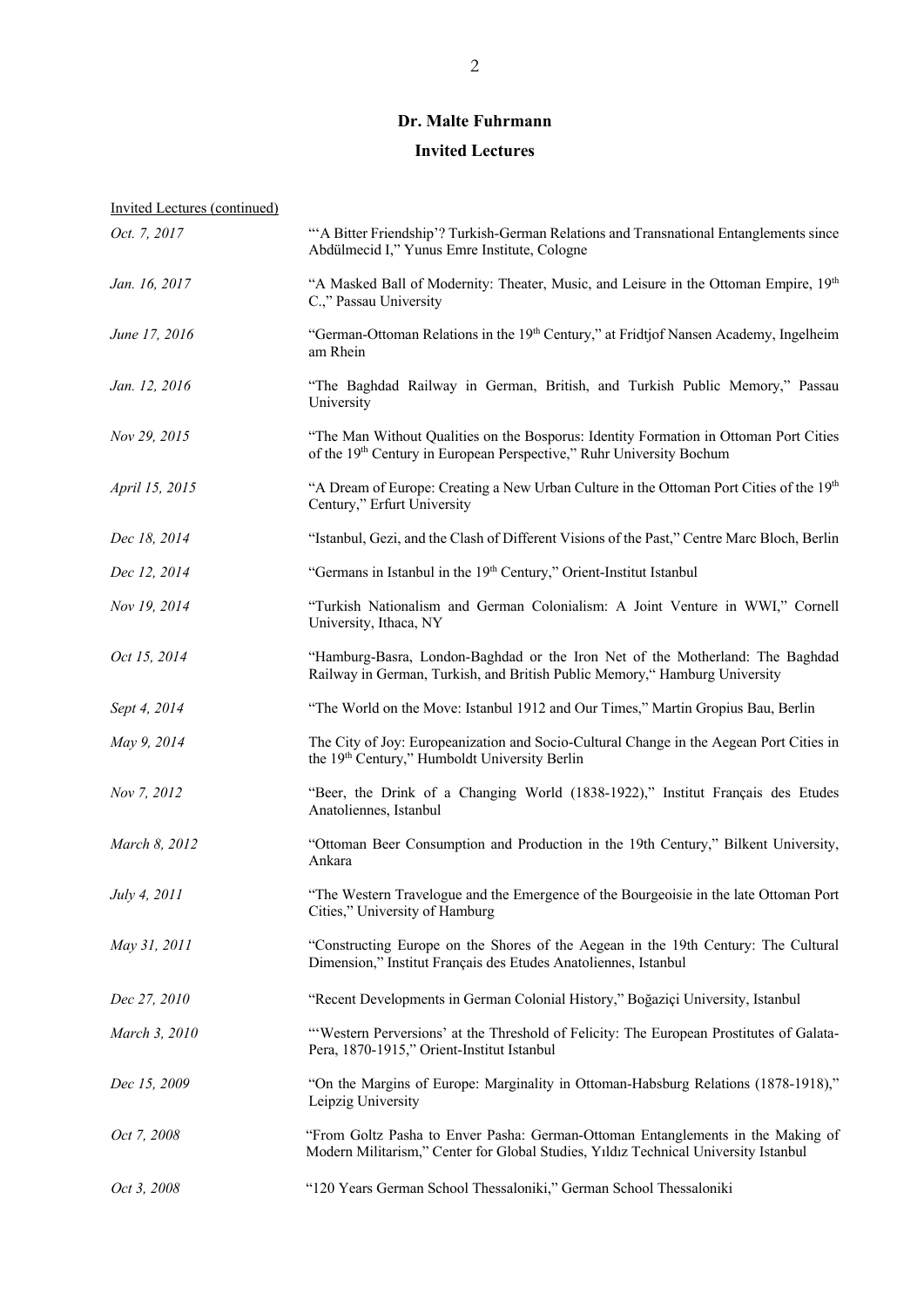# **Invited Lectures and Papers**

| Invited Lectures (continued) |                                                                                                                                                                                                                                         |
|------------------------------|-----------------------------------------------------------------------------------------------------------------------------------------------------------------------------------------------------------------------------------------|
| March 6, 2008                | "Anatolia in German Colonial Imagination and Practise, 1800-1918," Boğaziçi University<br>Istanbul                                                                                                                                      |
| Feb 8, 2008                  | "L'Anatolie à l'âge de l'impérialisme. Une semi-colonie européenne?" Ecole Normale<br>Superieure (Ulm), Paris                                                                                                                           |
| Sept 25, 2007                | "German Migrants in Late Ottoman Salonica: Tracing a History from Below," German-<br>speaking Protestant Community Thessaloniki                                                                                                         |
| Sept 21, 2007                | "German Migration to Macedonia 1850-1918," Goethe Institute Thessaloniki                                                                                                                                                                |
| July 11, 2007                | "Go East: German and Austrian Workers in Turkey and the Balkans One Hundred Years<br>Ago," Berlin Academy of Sciences                                                                                                                   |
| June 5, 2007                 | "Sea, Nation, Europe: Continuities and Change in Urban Hegemonies in Istanbul, Izmir<br>and Thessaloniki," Research Seminar City - History - Representations, Hamburg<br>University                                                     |
| March 5, 2007                | "Lower Class Austro-Hungarian and German Immigrants in Ottoman Cities," Ottoman<br>Urban Studies Seminar, Europe in the Middle East network and ZMO, Berlin                                                                             |
| March 23, 2006               | "European and Balkan Labor Migrants in the Late Ottoman Port Cities," Dept. of Southeast<br>European History, Graz University                                                                                                           |
| Nov 30, 2005                 | "The Fascinating Other: The Image of the Greeks and Turks in Germany, ca. 1880," Orient-<br>Institut Istanbul                                                                                                                           |
| Dec 22, 2004                 | "The Cultural Dimension of German-Ottoman Relations," Kadir Has University Istanbul                                                                                                                                                     |
| Oct 4, 2004                  | "The Impact of German Imperialism on Turkish Nation Building," Istanbul Technical<br>University, Humanities                                                                                                                             |
| Papers at Academic Meetings  |                                                                                                                                                                                                                                         |
| Aug. 31-Sept. 3, 2022        | "Men and Women Without Qualities' on the Eastern Mediterranean Shores: Identity and<br>Gender Issues in the Late Ottoman Empire" at <i>European Association of Urban History</i> ,<br>Antwerp (planned)                                 |
| Oct. 6, 2021                 | "Mediterranean Cosmopolitanism: Hollow Construct or Model for the 21st Century?" at<br>Historikertag, Munich (online, planned; see also Convening Academic Events)                                                                      |
| Sept. 29, 2021               | "Eastern Mediterranean Port Cities and their Hinterlands Revisited" at An Archipelago of<br>Connectivity: Port-Cities and Islands in the Modern Mediterranean, Università Ca'<br>Foscari, Venice (planned)                              |
| Sept. 24, 2021               | "Developmentality in Bulgaria and Turkey Legitimacy, Resistance, and Traffic<br>Infrastructure" at Infrastructure in East and Southeast Europe in Comparative Perspective,<br>Regensburg University (planned)                           |
| Sept. 13, 2019               | "19th Century Southeast European Port Cities in Transeuropean Perspective" at Villes des<br>Balkans. Échelles locale, nationale, globale, MuCEM Marseille                                                                               |
| June 13, 2019                | "The Rise of Eastern Mediterranean Opera: A Study in Transmediterranean Cultural<br>Exchange" at Currents and Currencies. Cultural Circulations in the Mediterranean and<br>Beyond, Koç Center for Mediterranean Civilizations, Antalya |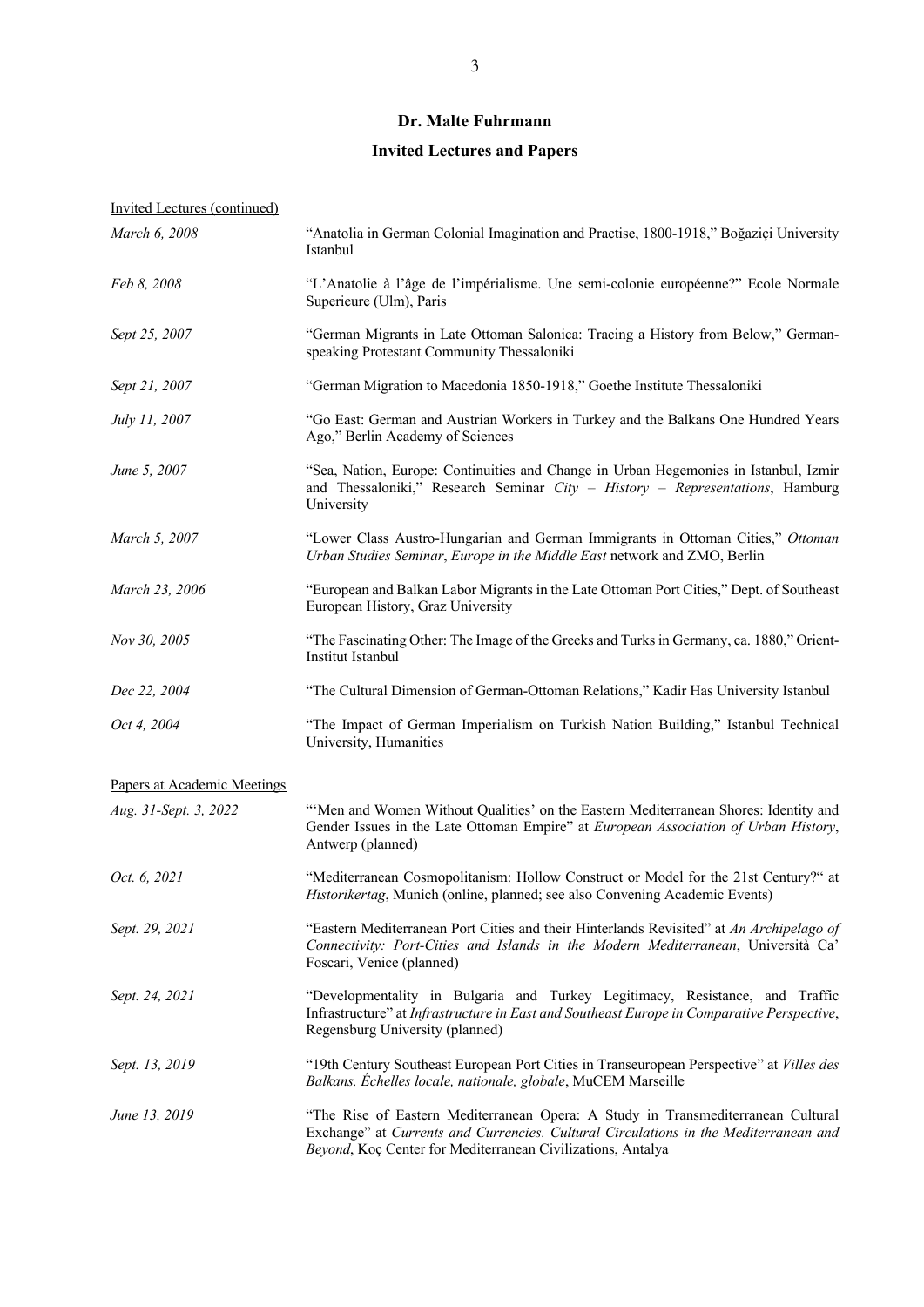## **Papers**

| Nov 24, 2018  | "The European Dream: A Source of Inspiration in the 19th Century Ottoman Empire" at<br>Visions of the Future in Ottoman Europe, Ruhr University Bochum                                                                                                |
|---------------|-------------------------------------------------------------------------------------------------------------------------------------------------------------------------------------------------------------------------------------------------------|
| Oct 12, 2018  | "The Drink of a New Generation: Beer Production and Consumption in Late Ottoman<br>Times," at Alcohol and Anti-Alcoholism in Greece (1870-1940), RCH Athens                                                                                           |
| Aug 31, 2018  | "From a Fringe Activity to a Social Obsession: The Rise of Opera in the Eastern<br>Mediterranean in the Nineteenth Century" at European Association of Urban History<br>Annual Meeting, Rome                                                          |
| June 29, 2018 | "Celebrating Diversity Levantine Style: Identity Discourses in Eastern Mediterranean<br>Cities around 1900" at Port Cities in the Levant: Comparing Trajectories between Nation<br>and Globalization, Yaşar University Izmir                          |
| June 21, 2018 | "Sykae-Galata-Pera: A Port District as Site of Otherness" at Mobilities and Borders around<br>the Modern Mediterranean (see Convening Academic Events)                                                                                                |
| Nov 23, 2017  | "Styling the Self: Identities in Flux in Nineteenth Century East Mediterranean Cities" at<br>Port Cities and Migration in the Modern Era, Gothenburg University                                                                                       |
| Oct 3, 2017   | "Antiquity and Urban Planning in the Turkish Republic and Changing Ideologies" at<br>Antiquity and Byzantium as Historical Legacy in Southeast Europe (19th to 21st Centuries),<br>Tutzing near Munich                                                |
| Sept 21, 2017 | "Ox vs. Steam. A Short Reflection on Late Ottoman Urban Transport" at Infrastructure<br>and the Making of Urban Space: Critical Approaches, at Zentrum Moderner Orient, Berlin<br>(see Coordination of Academic Events)                               |
| June 11, 2017 | "Reentangling the Disentangled Historiographies of 19th c. Eastern Mediterranean Port<br>Cities", at Contextualizing History Writing in the Ottoman and Indian Worlds (1400-<br>1850s), Istanbul Bilgi University                                     |
| Dec 19, 2015  | "Beer Consumption in the 19 <sup>th</sup> Century", at Food, Drink, Fine Clothes, and the Agreeable<br>Sides of Life: A Contribution to the History of Consumption, Istanbul Bilgi University                                                         |
| Nov 27, 2015  | "Brewers, Architects, Railway Workers: Central European Immigrants in the Late Ottoman<br>Port Cities - Unusual Aspects of Economic and Cultural Innovation", at Migration and<br>Economic Change in the Mediterranean Region, Ruhr University Bochum |
| Oct 23, 2015  | "That's What Friends Are For: The Sarres, the Humanns, and Enver Pasha" at How Islamic<br>Art Came to Berlin: The Collector and Museum Director Friedrich Sarre Museum of<br>Islamic Art Berlin                                                       |
| Oct 12, 2015  | Discussant at Islands, Regions, Empires: Re-Mapping the Modern Mediterranean, at<br>Centre for Global Cooperation Research, Duisburg                                                                                                                  |
| Nov 24, 2014  | "Smyrna/Izmir as the Ottoman Experimental Ground in Modernity" at Middle Eastern<br>Studies Association Convention, Washington DC                                                                                                                     |
| Nov 6, 2014   | "Making Late Ottoman Modernity From Below and Within or: Some Small Towns on the<br>Eastern Mediterranean in the 19th Century" at Balkan-Near East Express: Symposium for<br>Karl Kaser's 60 <sup>th</sup> Birthday, Graz University                  |
| Nov 4, 2014   | "Beerbrewers, Architects, and Railway Workers: The Role of European Immigrants and<br>Levantines in Innovation in the Ottoman Empire" at The Levantines: Commerce and<br>Diplomacy, British Consulate General Istanbul                                |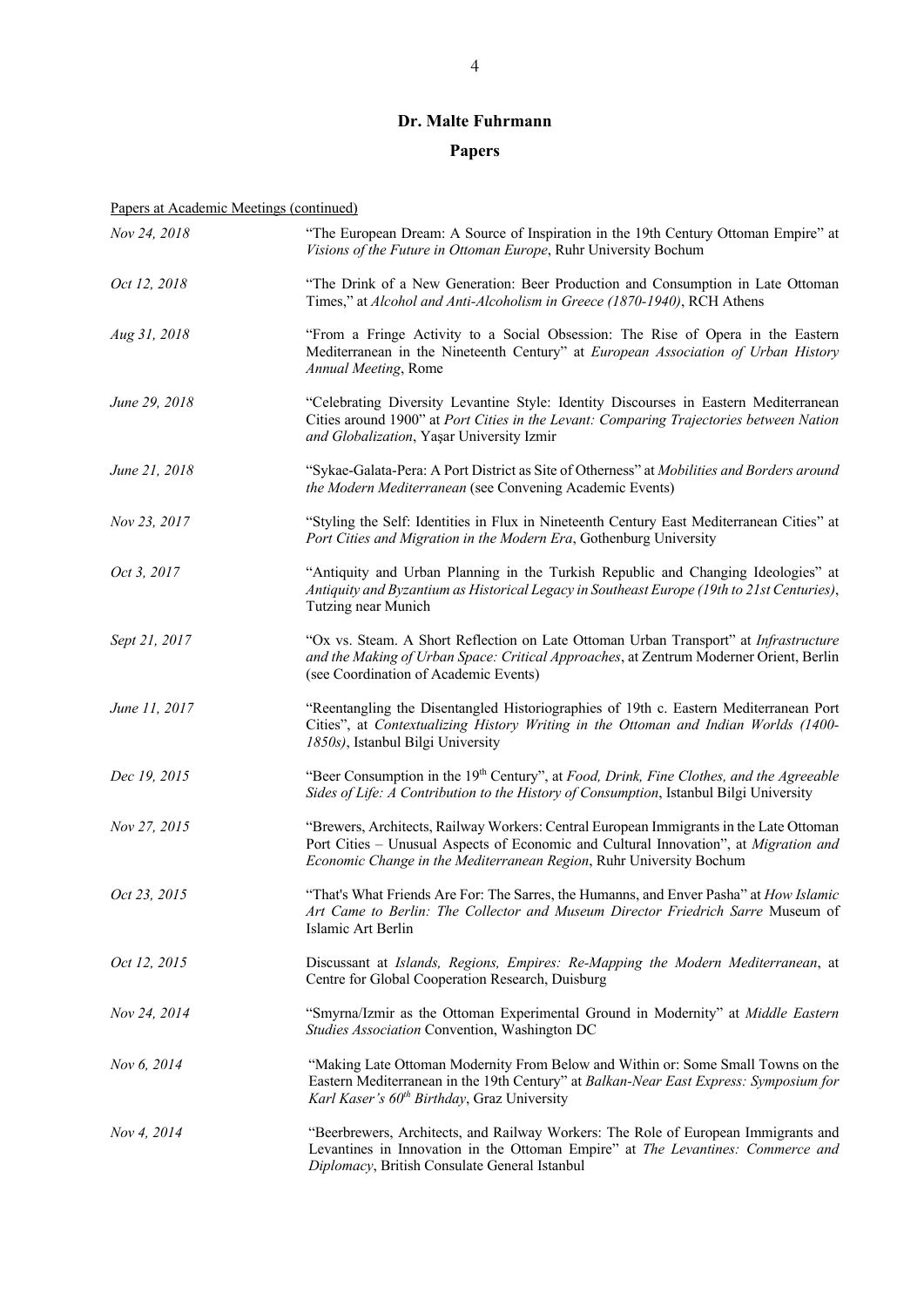## **Papers**

| Sept 5, 2014         | "The Galician 'White Slave Trade' and its Impact on Habsburg Great Power Politics in the<br>Ottoman Empire" at European Congress on World and Global History, Paris                                                                                                                           |
|----------------------|-----------------------------------------------------------------------------------------------------------------------------------------------------------------------------------------------------------------------------------------------------------------------------------------------|
| Sept 27, 2013        | "Beer's Coming to the Orient: Ottoman Beer Production and Acceptance between the<br>Global and the Local, 1830-1920" at Deutscher Orientalistentag, Münster                                                                                                                                   |
| Sept 12, 2013        | "Cosmopolitanism and Practice. A Socio-Historical Approach" at Cosmopolitanism: On<br>the Heuristic Value of a Trendy Academic Concept, Institute for European History Mainz                                                                                                                  |
| July 11, 2013        | "To Raise a German Progeny in the Orient. Auslandsdeutsche in Ottoman Polyethnic<br>Cities" at Rethinking the Auslandsdeutsche. Respatializing Historical Narrative, Free<br>University Berlin                                                                                                |
| May 23, 2013         | "Between Two Empires. Contested Legacies of 19th Century Archaeology in Asia Minor"<br>at Tracing Colonialism and Developing Post-/Decolonial Research Perspectives,<br>Humboldt University Berlin                                                                                            |
| May 8, 2013          | "Istanbul's Public Spaces and the Quest to Rule the City's Past" at Archaeologies of<br>Memory Workshop, Sapphire Tower Istanbul                                                                                                                                                              |
| Sept 26, 2012        | "White Slave Trade or Self-Determined Marginal Mobility? Austrian Prostitutes in the<br>Late Ottoman Empire" at Humans as Resource: Networks of European Human Trafficking<br>in the Early Modern City, Extended Panel at Deutscher Historikertag, Mainz                                      |
| June 9, 2012         | "Encountering Europe in the Streets of Galata" at Historical and Contemporary<br>Representations of Europe: Turkey, Persia, the Arab World, and Russia, 1850s-1910s and<br>the 1990s to Present, Orient-Institut Istanbul                                                                     |
| Nov 3, 2011          | "When the Conquering Sultan Appears in the Metro and Byzantium Sabotages the Railway<br>Station: Istanbul's Pasts and their Roles in the Present", at The Role and Function of the<br>Global City, University of Innsbruck                                                                    |
| Oct 21, 2011         | "On Port City Societies and Cosmopolitanism" at Cosmopolitanism and Philosophy in a<br>Cosmopolitan Sense, New Europe College, Bucharest                                                                                                                                                      |
| <i>July 14, 2011</i> | "Beer Consumption in 19th Century Aegean Port Cities and the Transformation of Public<br>Space" at 12th International Congress of Ottoman Economic and Social History<br>(ICOSEH), Retz/Lower Austria                                                                                         |
| June 30, 2011        | "Spies, Victims, Collaborators and Humanitarian Interventionists: The Germans on the<br>Hellenic and Ottoman Shore of the Aegean" at Germans as Minorities during the First<br>World War, University of Leicester                                                                             |
| June 18, 2011        | "Transfer Models in Historical Research on European-Ottoman Relations" at<br>Institutskolloqium, Orient-Institut Beirut                                                                                                                                                                       |
| Dec 18, 2010         | "Osman Hamdi and Hans Humann: Encounter of Two Different Types of the<br>Bildungsbürger" at Urban Landscapes of Modernity: Istanbul and the Ruhr Area 2010,<br>Orient-Institut Istanbul                                                                                                       |
| Oct 22, 2010         | "Constructing the Façade of Ottoman Urban Modernity: The Star Architects of Istanbul,<br>Salonica, and Izmir" at First Architectural History Conference of Turkey, Middle Eastern<br>Technical University Architecture Dept., Ankara                                                          |
| Oct 15, 2010         | "Wanderlust, Follies, and Self-Inflicted Misfortunes: Female Entertainment Workers from<br>Central Europe in Constantinople and the Levant" at "Istanbul" - "Kushta" -<br>"Constantinople": Diversity of Identities and Personal Narratives (1830-1900), German<br>Consulate General Istanbul |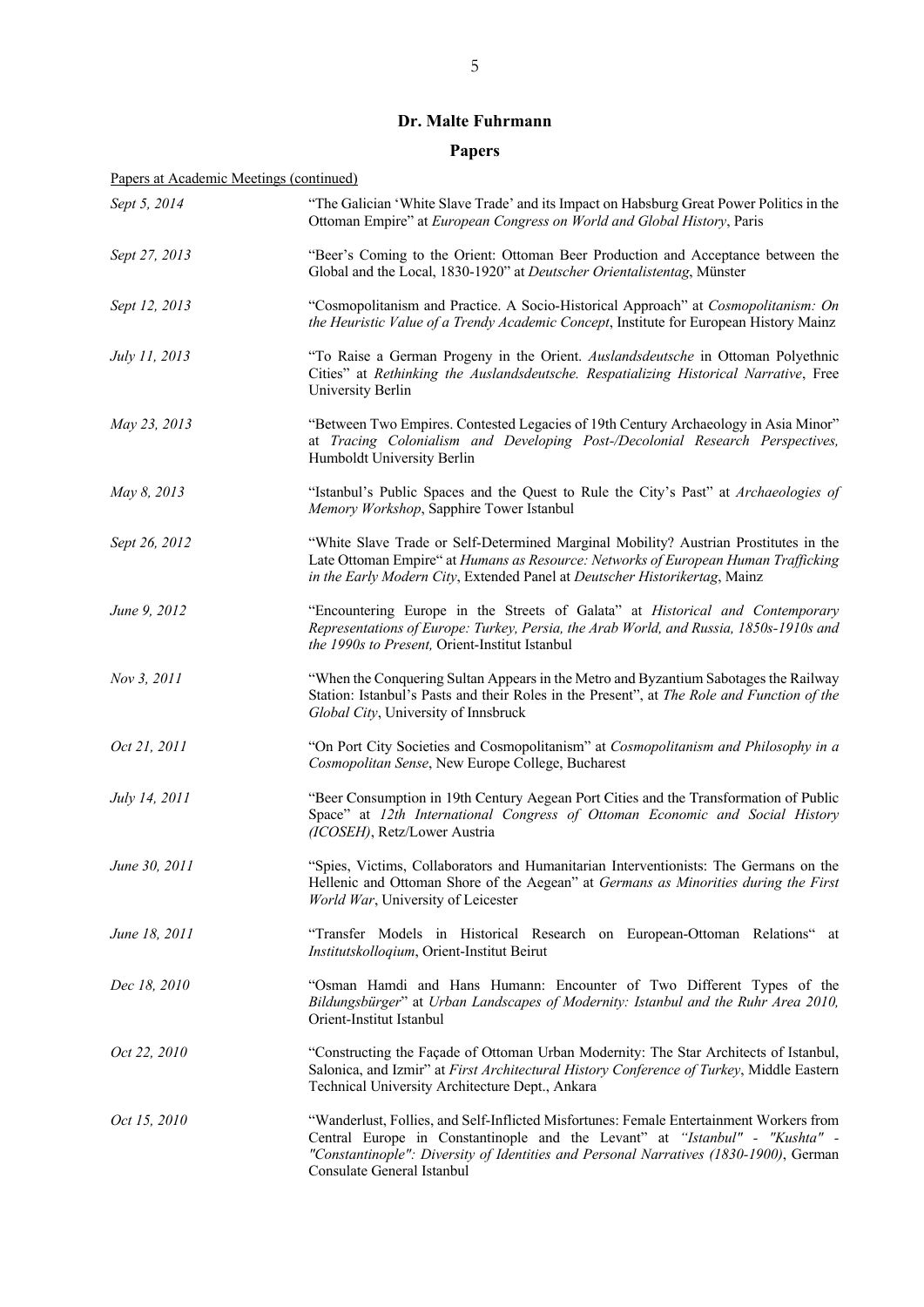## **Papers**

| May 28, 2010   | "Save Haydarpaşa - But Why? A Train Station between Nationalist and Imperialist<br>Appropriation of its Legacy" at International Railway History Association Conference,<br>Mechelen, Belgium                                                                                                 |
|----------------|-----------------------------------------------------------------------------------------------------------------------------------------------------------------------------------------------------------------------------------------------------------------------------------------------|
| March 25, 2010 | "Istanbul's Pasts: Raw Material for Constructing the City's Future" at Ottoman Legacies<br>in the Contemporary Mediterranean: the Middle East and the Balkans Compared within<br>the framework of 11th Mediterranean Research Meeting, European University Institute,<br>Florence/Montecatini |
| Dec 17, 2009   | "Periphery and Cradle of Civilization: The Difficult Mapping of the , Greek Orient' in the<br>European Discourse of the 19th Century" at Greek Dimensions of Southeast European<br>Culture since the 18 <sup>th</sup> Century, Vienna University                                              |
| Oct 9, 2009    | "The Turkish-German Relationship: A History of Paradoxes", at Ist International<br>Symposium on German-Turkish Relations in Historical and Cultural Dimension, Konya<br>University                                                                                                            |
| July 14, 2009  | "The Well-Known Strangers: European Immigrant Milieus as an Integral Part of Ottoman<br>Society", at How to Talk about the Non-Muslim Experience in the Ottoman Empire,<br>EUME, Wissenschaftskolleg/ZMO, Berlin                                                                              |
| June 13, 2009  | "From Galicia to Galata: Human Trafficking and Prostitution in Istanbul and Ottoman-<br>Habsburg Relations" at Sex in the Cities: Prostitution, White Slaving, and Sexual<br>Minorities in Eastern and Central Europe, Center for Urban History of East Central<br>Europe, Lviv               |
| Sept 25, 2008  | "Eastern Mediterranean Port Cities: Historical Debates about Cosmopolitanism, Urban<br>Hegemony and Identity" at 1st International Symposium on Mediterranean Trade and the<br>Port Cities, Past and Future, Izmir                                                                            |
| Sept 19, 2008  | "The Making of Competitive Internationally Standardized National Bourgeoisies: the<br>Travelogue as Progress Report of Europeanization" at Bourgeois Seas: Revisiting the<br>History of Middle Classes in Eastern Mediterranean Ports at European University Institute,<br>Florence           |
| Aug 28, 2008   | "Waterfront Modernization in 19th Century Ottoman Cities as a Site of Cultural Change" at<br>International Conference of Urban History, Lyon                                                                                                                                                  |
| July 12, 2008  | "Smyrna as Object of Colonial Aspirations" at Protestants in the Orient: Aspects of<br>Transcultural and Interconfessional Contacts and Impressions, 18th/19th Century,<br>Göttingen University                                                                                               |
| Nov 18, 2007   | "A Stain on the Reputation of our Community': Human Trafficking and Prostitution in<br>Istanbul and Ottoman-Habsburg Relations" at Middle Eastern Studies Association<br>convention, Montreal                                                                                                 |
| Sept 8, 2007   | "Germany's Adventures in the Orient: A History of Ambivalent Semi-Colonial<br>Entanglements" at German Colonialism in International Perspective, San Francisco State<br>University                                                                                                            |
| May 11, 2007   | "North-to-South Migration in the Imperial Era: Workers and Vagabonds between Vienna<br>and Constantinople" at Migrations and Urban Institutions in the late Ottoman Reform<br>Period (see Convening Academic Events)                                                                          |
| March 22, 2007 | "Down and Out on the Quays of Salonica: Europeans, Marginality, and Ottoman Society"<br>at The Late Ottoman Port Cities: Subjectivity, Urbanity, and Conflicting Orders (see<br>Convening Academic Events)                                                                                    |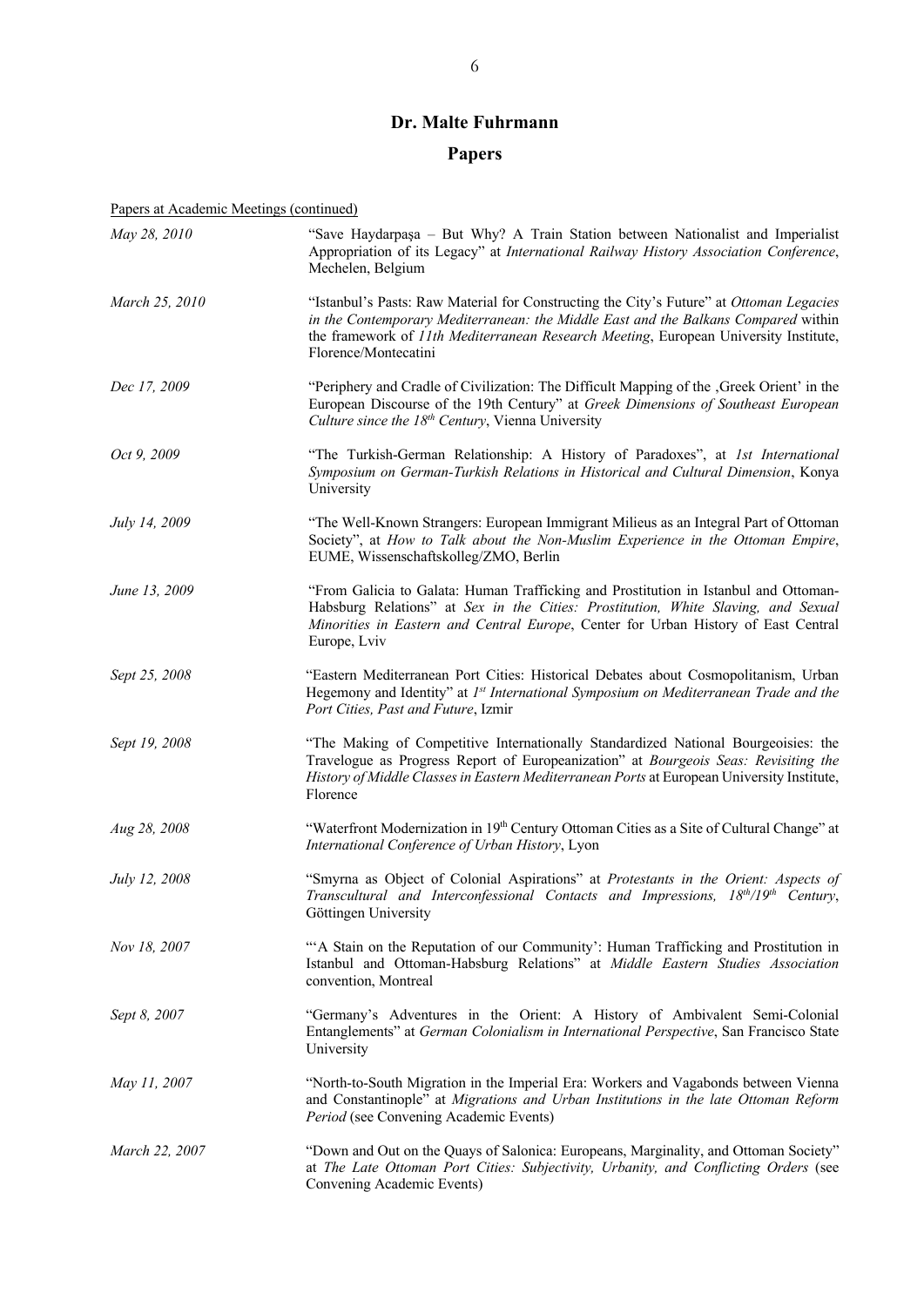## **Papers**

| March 14, 2007                      | "Turkish and German Ottoman Historiographies. Methods and Questions" at New Trends<br>in Egyptian Historiography of the $19th$ Century, Zentrum Moderner Orient, Berlin                                                                                                    |
|-------------------------------------|----------------------------------------------------------------------------------------------------------------------------------------------------------------------------------------------------------------------------------------------------------------------------|
| Oct 14, 2006                        | "Subaltern Migration Strategies of Austrian and German Subjects in the late Ottoman<br>Empire" at Rethinking Labor from a Global Perspective at Wissenschaftszentrum Berlin                                                                                                |
| Sept 15, 2006                       | "Eastern Mediterranean Port Cities: Historical Debates about Cosmopolitanism, Urban<br>Hegemony, and Identity" at Enhancing Multidimensional Dialogue in the Mediterranean:<br>CIRP-UNESCO Symposium, Yeditepe University, Istanbul                                        |
| May 4, 2006                         | "From the Orient Colony to the Home Front against Democracy: The Career of Hans<br>Humann, a Modern Imperialist Activist" at German Imperial Biographies: Soldiers,<br>Scientists, and Officials and the 'Arendt Thesis' at German Historical Institute, Washington        |
| Oct 7, 2005                         | "Westernizing' the late Ottoman Port Cities: On the Interplay of Hegemonies in Urban<br>Space" at Young Researchers' Convention of the Society for Urban History and Research<br>on Urbanization, Konstanz University                                                      |
| Sept 30, 2005                       | "Mediterranean vs. Hinterland: Competing European Discourses of Modernity for the<br>Ottoman Territories" at The Mediterranean and the Ottoman Empire: 10 <sup>th</sup> International<br>Congress of Economic and Social History of Turkey, Venice                         |
| April 28, 2004                      | "Importing Europeanness through the Quays of Smyrna: The Impact of Maritime Exchange<br>on Urban Culture" at Among Others: Encounters and Conflicts in European and<br>Mediterranean Societies. Congress in European and Mediterranean Comparative<br>Ethnology, Marseille |
| Dec 12, 2003                        | "Cosmopolitan Imperialists and the Ottoman Port Cities: Conflicting Logics in the Urban<br>Social Fabric" at Du Cosmopolitisme en Méditerranée: Du Modèle référentiel aux réalités<br>du temps présent, University of Nice, Center for Mediterranean Studies               |
| May 24, 2002                        | "Visions of Germany in Turkey: Legitimizing German Imperialist Penetration of the<br>Ottoman Empire" at The Contours of Legitimacy in Central Europe: New Approaches in<br>Graduate Studies, European Studies Centre, St. Antony's College, Oxford                         |
| Feb 27, 2001                        | "The Crusaders' Mentality: Germans in Salonica 1878 to 1918" at Knights and<br>Peacemakers on the Balkans. Conquests, Migrations, Pilgrimage. Tenth International<br>Round Table Conference, Neophyte Rilski University, Blagoevgrad, Bulgaria                             |
| Feb 27, 2000                        | "The Balkans: A Man's World Only? Constructing the Image of Balkan Women in English<br>and German Language Literature" at She on the Balkans. Tenth International Round Table<br>Conference, Neophyte Rilski University, Blagoevgrad, Bulgaria                             |
| Participating in Podium Discussions |                                                                                                                                                                                                                                                                            |
| Sept 21, 2021                       | "The Mediterranean as Zone of Contact and Conflict: Failing and Reinventing<br>Cooperation", Literaturhaus Berlin (planned)                                                                                                                                                |
| May 11, 2018                        | "Ancient Pergamon's Historical Significance for Bergama and Berlin," at Haluk Elbe<br>Salon, Bergama                                                                                                                                                                       |
| Nov. 4, 2013                        | "Occupy Gezi Park: The Istanbul Protests' Importance for Turkey and Europe," at<br>Europasalon, Heinrich Böll Foundation, Leipzig                                                                                                                                          |
| Nov. 23, 2009                       | "Rethinking Cosmopolitanism in Middle East Studies," at Middle East Studies<br>Association, Annual Convention, Boston                                                                                                                                                      |